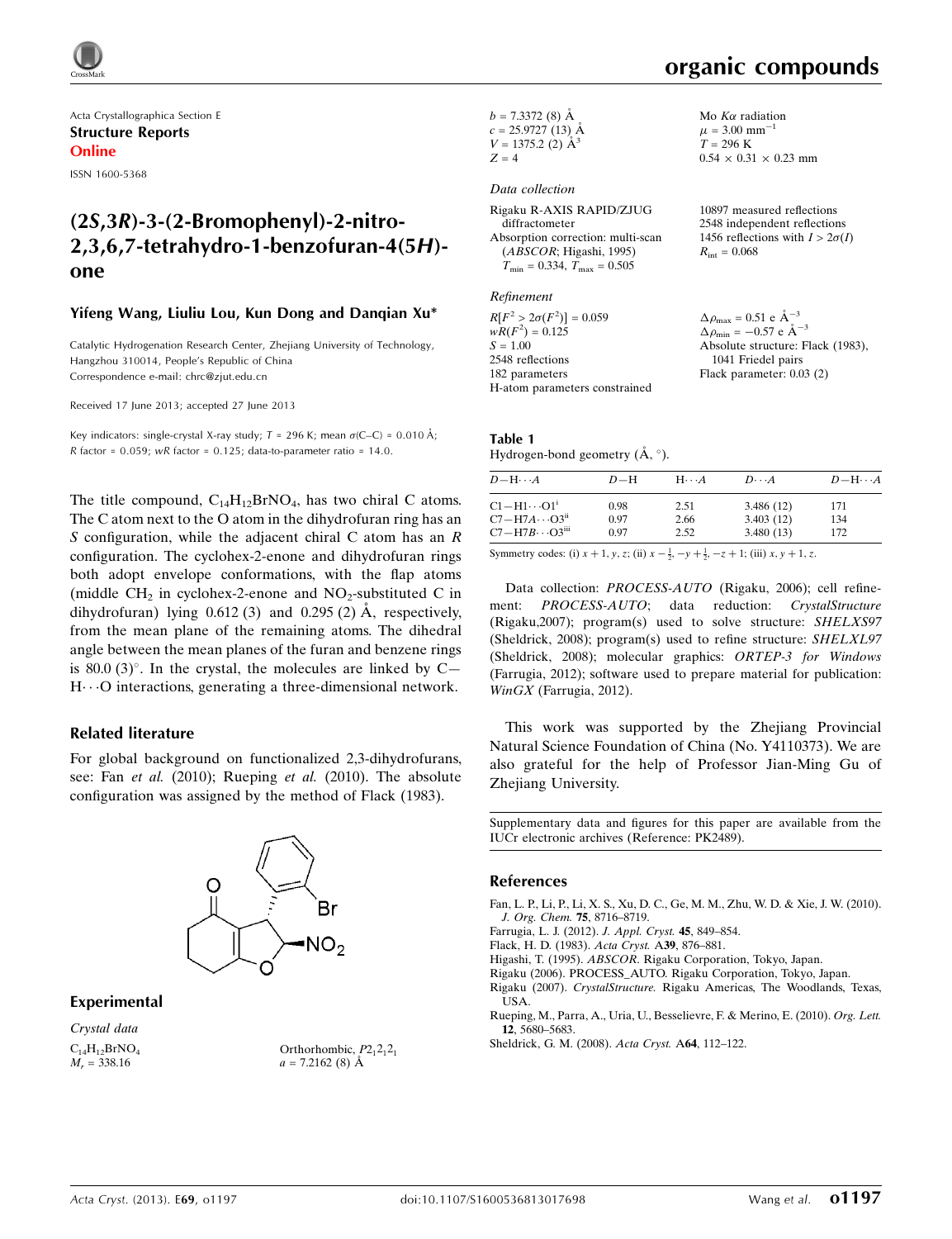# **supporting information**

*Acta Cryst.* (2013). E**69**, o1197 [doi:10.1107/S1600536813017698]

# **(2***S***,3***R***)-3-(2-Bromophenyl)-2-nitro-2,3,6,7-tetrahydro-1-benzofuran-4(5***H***)-one**

### **Yifeng Wang, Liuliu Lou, Kun Dong and Danqian Xu**

#### **S1. Comment**

The highly functionalized 2,3-dihydrofurans are very important compounds that may serve as precursors for the construction of pharmacologically important chemicals. Organocatalytic asymmetric reactions have been used as efficient tools for the synthesis of chiral compounds under mild conditions. The title compound, which was readily synthesized by the organocatalytic Michael-S<sub>N</sub>2 reaction of cyclohexane-1,3-dione to (*E*)-1-bromo-2-(2-bromo-2-nitrovinyl)benzene, could act as an intermediate in organic and natural product synthesis. In this article, the crystal structure of the title compound (2*S*,3*R*)-3-(2-bromophenyl)-2-nitro-2,3,6,7- tetrahydrobenzofuran-4(5*H*)-one is described (Fig. 1). The structure has two chiral centers. The carbon next to the oxygen atom in the dihydrofuran ring has *S* configuration, while the adjacent chiral carbon atom has *R* configuration. Both the cyclohex-2-enone ring and dihydrofurane ring adopt envelope conformations, with the flap carbon atom lying 0.612 (3) Å and 0.295 (2) Å respectively on either side of the mean plane of the remaining fused-ring atoms. The dihedral angle between the mean plane of the furan ring and the benzene ring is 80.0 (3)°.

#### **S2. Experimental**

To a solution of cyclohexane-1,3-dione (1.2 mmol) and (*E*)-1-bromo-2-(2-bromo-2-nitrovinyl)benzene (1 mmol) in CHCl3 (3 ml) was added (0.025 mmol) 1-(3,5-bis(trifluoromethyl)phenyl)-3-((*S*) -(6-methoxyquinolin-4-yl) ((2*S*,4*S*,8*R*)-8-vinylquinuclidin-2 -yl)methyl)thiourea as catalyst and DIPEA (0.3 mmol) as the base. The mixture was stirred at room temperature for 12 h (monitored by TLC). Then the solvent was evaporated under vacuum, and the residue was purified by flash column chromatography (silica gel, Hex/AcOEt, *v*/*v*, 3:1) giving the title compound. Single crystals were obtained by slow evaporation of a  $CH_2Cl_2$  and *i*PrOH solution ( $v/v$ , 1:1).

#### **S3. Refinement**

H atoms were placed in calculated positions with C—H = 0.98 Å (R<sub>3</sub>CH), C—H = 0.97 Å (R<sub>2</sub>CH<sub>2</sub>), C—H = 0.93 Å (aromatic). All H atoms included in the final cycles of refinement using a riding model, with  $U_{iso}(H) = 1.2U_{eq}$  of the carrier atoms.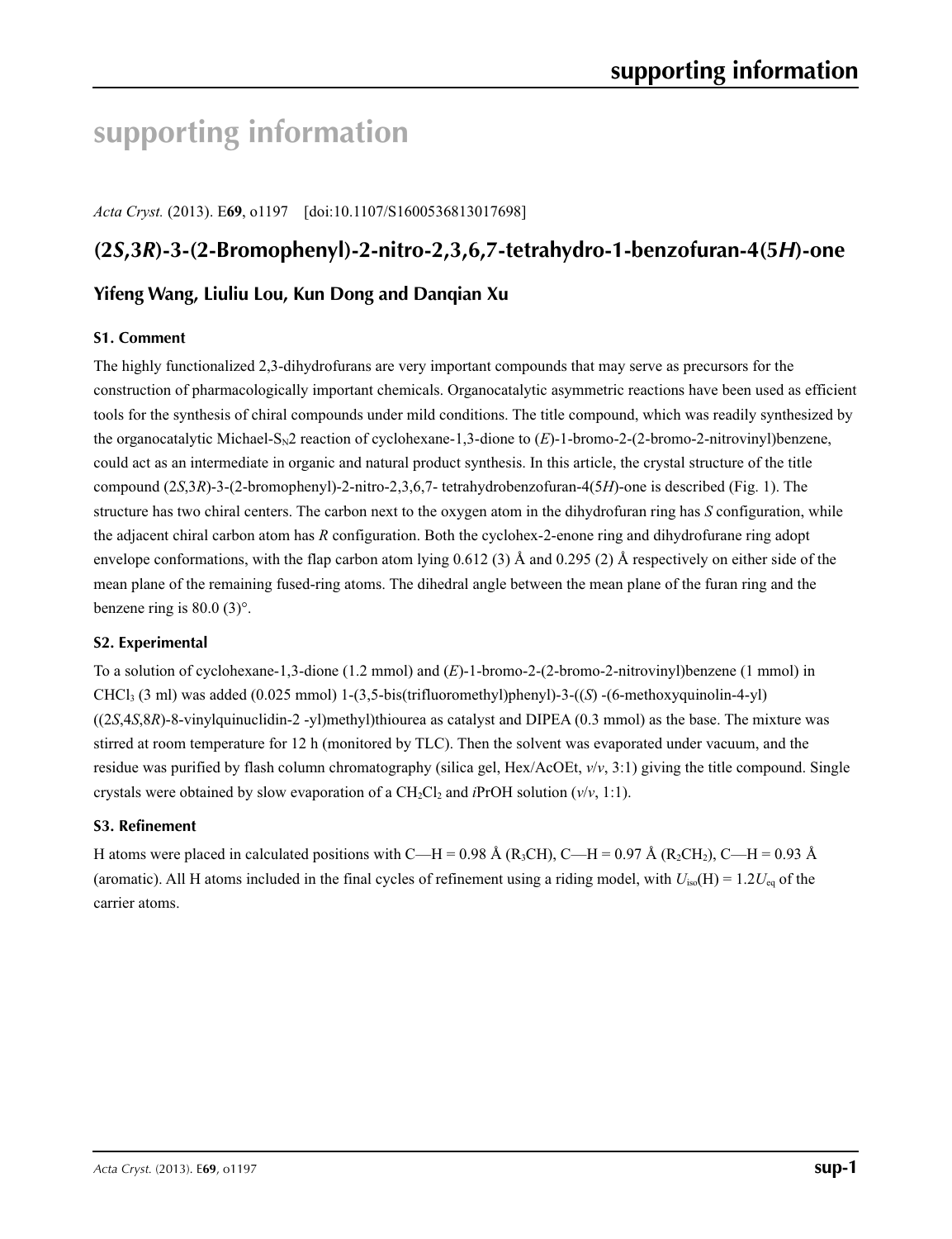

### **Figure 1**

The asymmetric unit of the structure of the title compound. Displacement ellipsoids are drawn at the 50% probability level.



## **Figure 2** The molecular packing of the title compounds.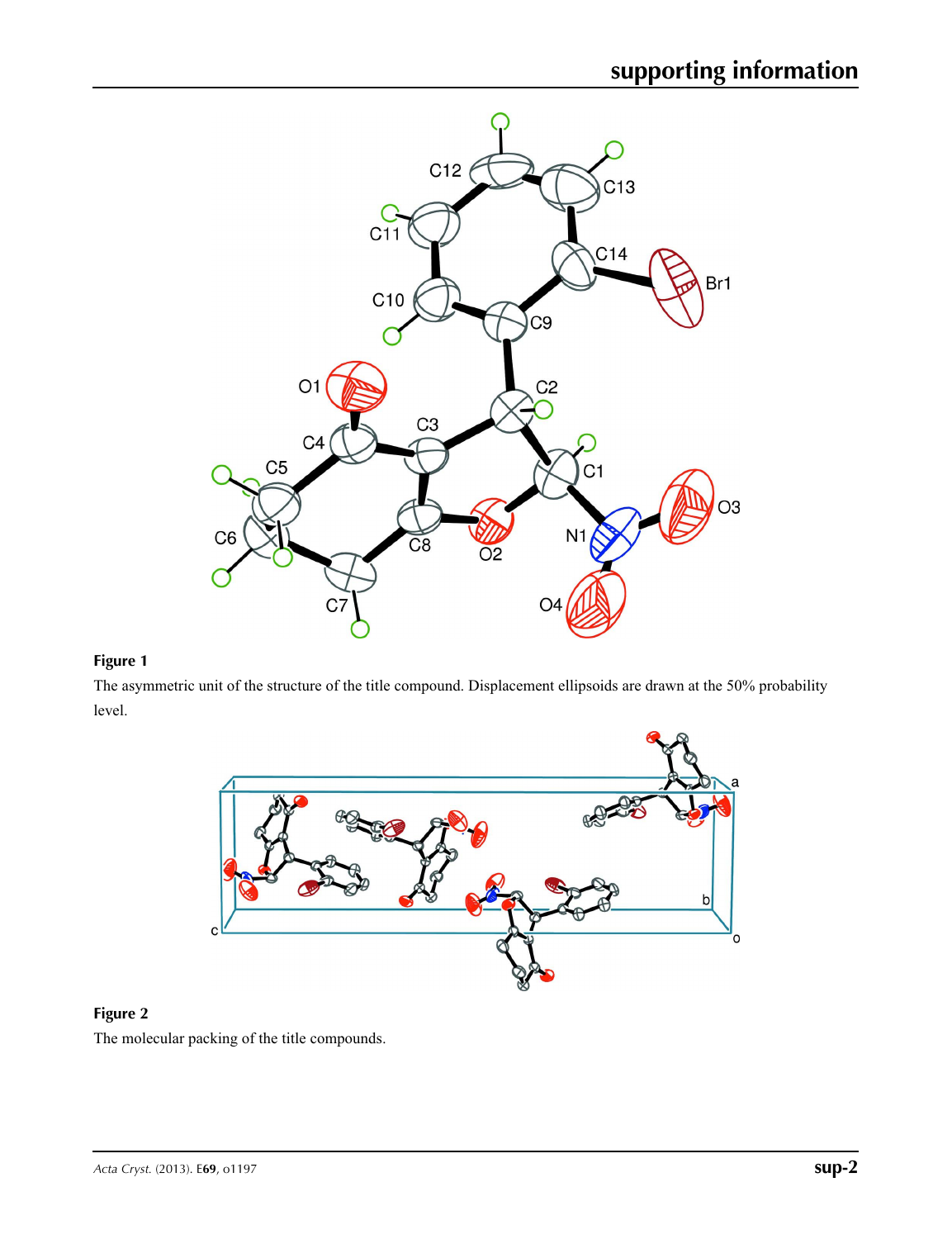#### **(2***S***,3***R***)-3-(2-Bromophenyl)-2-nitro-2,3,6,7-tetrahydro-1-benzofuran-4(5***H***)-one**

 $F(000) = 680$  $D_x = 1.633$  Mg m<sup>-3</sup>

 $\theta$  = 3.1–27.4°  $\mu$  = 3.00 mm<sup>-1</sup>  $T = 296$  K Needle, colorless  $0.54 \times 0.31 \times 0.23$  mm

Mo *Kα* radiation, *λ* = 0.71073 Å Cell parameters from 6447 reflections

#### *Crystal data*

 $C_{14}H_{12}BrNO<sub>4</sub>$  $M_r = 338.16$ Orthorhombic,  $P2_12_12_1$ Hall symbol: P 2ac 2ab  $a = 7.2162(8)$  Å  $b = 7.3372(8)$  Å  $c = 25.9727(13)$  Å  $V = 1375.2$  (2)  $\AA$ <sup>3</sup>  $Z = 4$ 

#### *Data collection*

| Rigaku R-AXIS RAPID/ZJUG                           | 10897 measured reflections                                              |
|----------------------------------------------------|-------------------------------------------------------------------------|
| diffractometer                                     | 2548 independent reflections                                            |
| Radiation source: rotating anode                   | 1456 reflections with $I > 2\sigma(I)$                                  |
| Graphite monochromator                             | $R_{\rm int} = 0.068$                                                   |
| Detector resolution: 10.00 pixels mm <sup>-1</sup> | $\theta_{\text{max}} = 25.5^{\circ}, \theta_{\text{min}} = 3.1^{\circ}$ |
| $\omega$ scans                                     | $h = -8 \rightarrow 8$                                                  |
| Absorption correction: multi-scan                  | $k = -8 \rightarrow 7$                                                  |
| (ABSCOR; Higashi, 1995)                            | $l = -31 \rightarrow 31$                                                |
| $T_{\text{min}} = 0.334, T_{\text{max}} = 0.505$   |                                                                         |

#### *Refinement*

Refinement on *F*<sup>2</sup> Least-squares matrix: full *R*[ $F^2 > 2\sigma(F^2)$ ] = 0.059  $wR(F^2) = 0.125$  $S = 1.00$ 2548 reflections 182 parameters 0 restraints Primary atom site location: structure-invariant direct methods Secondary atom site location: difference Fourier map Hydrogen site location: inferred from neighbouring sites H-atom parameters constrained  $w = 1/[\sigma^2 (F_o^2) + (0.0081P)^2 + 2.5658P]$ where  $P = (F_o^2 + 2F_c^2)/3$  $(\Delta/\sigma)_{\text{max}}$  < 0.001  $\Delta\rho_{\text{max}} = 0.51$  e Å<sup>-3</sup> Δ*ρ*min = −0.57 e Å−3 Extinction correction: *SHELXL97* (Sheldrick, 2008), Fc\* =kFc[1+0.001xFc2 *λ*3 /sin(2*θ*)]-1/4 Extinction coefficient: 0.0117 (17) Absolute structure: Flack (1983), 1041 Friedel pairs Absolute structure parameter: 0.03 (2)

#### *Special details*

**Geometry**. All e.s.d.'s (except the e.s.d. in the dihedral angle between two l.s. planes) are estimated using the full covariance matrix. The cell e.s.d.'s are taken into account individually in the estimation of e.s.d.'s in distances, angles and torsion angles; correlations between e.s.d.'s in cell parameters are only used when they are defined by crystal symmetry. An approximate (isotropic) treatment of cell e.s.d.'s is used for estimating e.s.d.'s involving l.s. planes. **Refinement**. Refinement of  $F^2$  against ALL reflections. The weighted *R*-factor  $wR$  and goodness of fit *S* are based on  $F^2$ , conventional *R*-factors *R* are based on *F*, with *F* set to zero for negative  $F^2$ . The threshold expression of  $F^2 > \sigma(F^2)$  is used only for calculating *R*-factors(gt) *etc*. and is not relevant to the choice of reflections for refinement. *R*-factors based on *F*<sup>2</sup> are statistically about twice as large as those based on *F*, and *R*- factors based on ALL data will be even larger.

*Fractional atomic coordinates and isotropic or equivalent isotropic displacement parameters (Å<sup>2</sup>)* 

|                |            |           |           | $\tilde{C}$ */ $U_{\rm eq}$<br>$U_{\rm ISO}$ |
|----------------|------------|-----------|-----------|----------------------------------------------|
| C <sub>1</sub> | 0.7398(10) | 0.3494(8) | 0.5784(2) | 0.0619(16)                                   |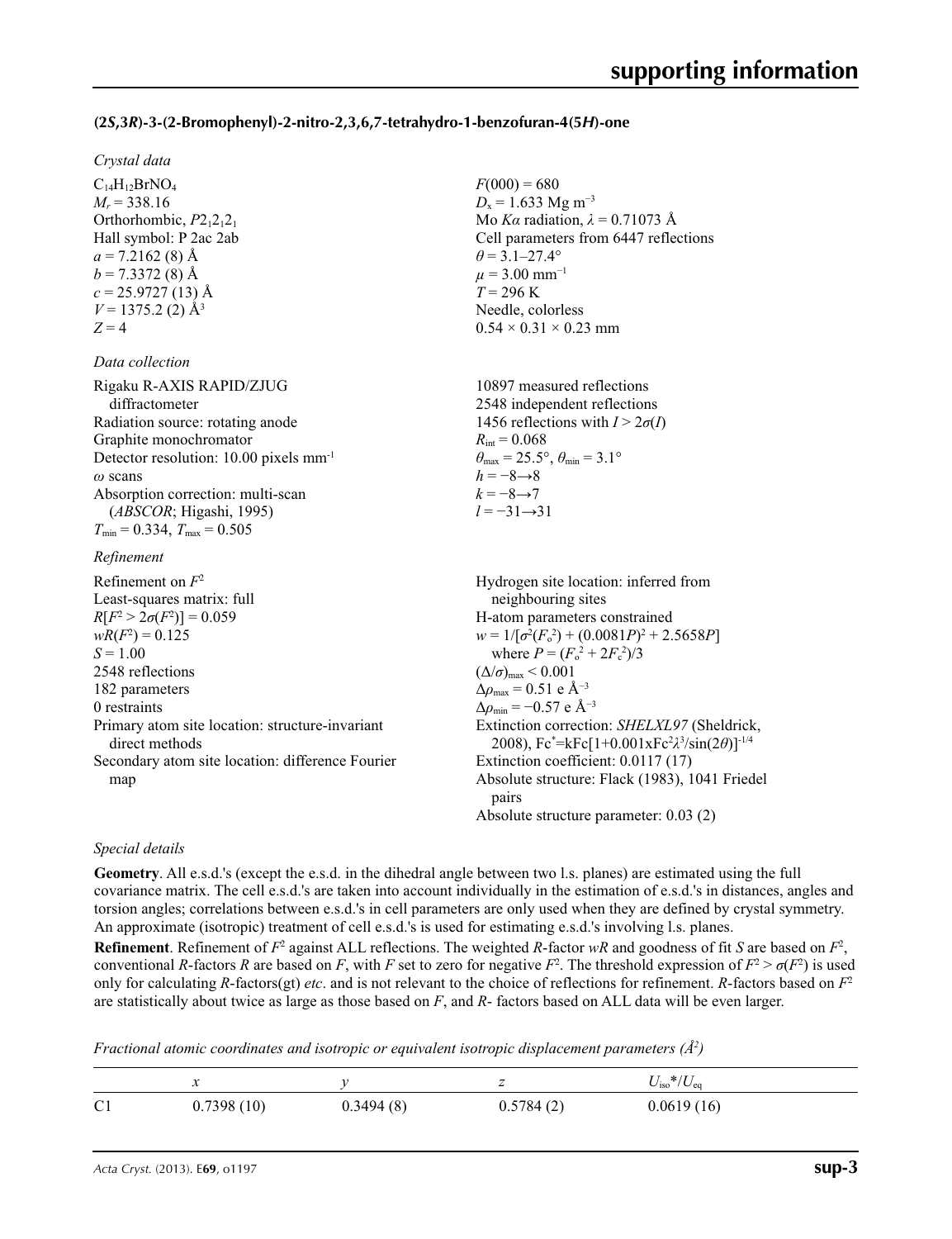| H1               | 0.8610      | 0.3377         | 0.5952      | $0.074*$   |
|------------------|-------------|----------------|-------------|------------|
| C2               | 0.5793(7)   | 0.3053(8)      | 0.6169(2)   | 0.0516(15) |
| H2               | 0.5270      | 0.1847         | 0.6098      | $0.062*$   |
| C <sub>3</sub>   | 0.4449(7)   | 0.4531(9)      | 0.6016(2)   | 0.0492(14) |
| C4               | 0.2478(9)   | 0.4690(8)      | 0.6141(2)   | 0.0569(14) |
| C <sub>5</sub>   | 0.1536(9)   | 0.6322(9)      | 0.5902(2)   | 0.0660(19) |
| H <sub>5</sub> A | 0.0550      | 0.6715         | 0.6131      | $0.079*$   |
| H5B              | 0.0968      | 0.5944         | 0.5581      | $0.079*$   |
| C6               | 0.2792(9)   | 0.7952(8)      | 0.5794(2)   | 0.0677(18) |
| H <sub>6</sub> A | 0.3187      | 0.8488         | 0.6117      | $0.081*$   |
| H6B              | 0.2102      | 0.8867         | 0.5604      | $0.081*$   |
| C7               | 0.4499(9)   | 0.7389(9)      | 0.5482(2)   | 0.0660(18) |
| H <sub>7</sub> A | 0.4154      | 0.7167         | 0.5126      | $0.079*$   |
| H7B              | 0.5416      | 0.8355         | 0.5489      | $0.079*$   |
| $\rm{C}8$        | 0.5265(8)   | 0.5737(9)      | 0.5708(2)   | 0.0506(15) |
| C9               | 0.6438(8)   | 0.3183(8)      | 0.6723(2)   | 0.0532(15) |
| C10              | 0.6320(9)   | 0.4785(10)     | 0.7000(3)   | 0.0721(19) |
| H10              | 0.5734      | 0.5781         | 0.6850      | $0.087*$   |
| C11              | 0.7034(10)  | 0.4972(12)     | 0.7491(3)   | 0.085(2)   |
| H11              | 0.6976      | 0.6076         | 0.7666      | $0.102*$   |
| C12              | 0.7845(11)  | 0.3438(16)     | 0.7712(3)   | 0.098(3)   |
| H12              | 0.8302      | 0.3514         | 0.8046      | $0.118*$   |
| C13              | 0.7987(11)  | 0.1840(14)     | 0.7455(4)   | 0.096(3)   |
| H13              | 0.8524      | 0.0836         | 0.7615      | $0.116*$   |
| C14              | 0.7336(10)  | 0.1696(8)      | 0.6957(3)   | 0.0698(18) |
| N1               | 0.7257(12)  | 0.2243(10)     | 0.5319(3)   | 0.091(2)   |
| O <sub>1</sub>   | 0.1679(6)   | 0.3594(7)      | 0.64055(19) | 0.0816(14) |
| O2               | 0.7098(5)   | 0.5307(6)      | 0.56089(15) | 0.0623(12) |
| O <sub>3</sub>   | 0.7909(12)  | 0.0725(9)      | 0.5383(3)   | 0.147(3)   |
| O <sub>4</sub>   | 0.6648(14)  | 0.2703(15)     | 0.4940(3)   | 0.211(5)   |
| Br1              | 0.75326(16) | $-0.05596(11)$ | 0.66299(5)  | 0.1322(6)  |
|                  |             |                |             |            |

*Atomic displacement parameters (Å2 )*

|                | $U^{11}$ | $L^{22}$ | $\mathcal{L}^{\beta 3}$ | $U^{12}$    | $U^{13}$    | $U^{23}$    |
|----------------|----------|----------|-------------------------|-------------|-------------|-------------|
| C <sub>1</sub> | 0.042(3) | 0.072(4) | 0.073(4)                | $-0.007(4)$ | 0.004(4)    | $-0.006(3)$ |
| C <sub>2</sub> | 0.046(3) | 0.053(3) | 0.057(4)                | $-0.010(3)$ | 0.002(3)    | $-0.004(3)$ |
| C <sub>3</sub> | 0.046(3) | 0.064(4) | 0.037(3)                | $-0.008(3)$ | $-0.001(3)$ | $-0.002(3)$ |
| C4             | 0.051(3) | 0.069(4) | 0.051(3)                | $-0.004(4)$ | $-0.005(3)$ | $-0.003(3)$ |
| C <sub>5</sub> | 0.057(4) | 0.090(5) | 0.051(4)                | 0.003(4)    | $-0.007(3)$ | 0.000(4)    |
| C <sub>6</sub> | 0.067(5) | 0.062(4) | 0.074(4)                | 0.004(4)    | $-0.013(4)$ | 0.005(3)    |
| C7             | 0.072(5) | 0.068(4) | 0.058(4)                | $-0.008(4)$ | $-0.014(4)$ | 0.012(3)    |
| C8             | 0.050(3) | 0.061(4) | 0.040(3)                | $-0.010(3)$ | $-0.005(3)$ | $-0.003(3)$ |
| C9             | 0.045(3) | 0.059(4) | 0.056(4)                | $-0.006(3)$ | 0.001(3)    | 0.006(3)    |
| C10            | 0.070(4) | 0.087(5) | 0.059(4)                | 0.006(4)    | $-0.003(4)$ | $-0.006(4)$ |
| C11            | 0.082(5) | 0.112(7) | 0.061(5)                | 0.004(5)    | $-0.009(4)$ | $-0.012(4)$ |
| C12            | 0.070(6) | 0.180(9) | 0.044(4)                | $-0.010(6)$ | $-0.014(4)$ | 0.026(6)    |
| C13            | 0.071(6) | 0.123(7) | 0.095(7)                | 0.000(6)    | $-0.016(5)$ | 0.036(6)    |
|                |          |          |                         |             |             |             |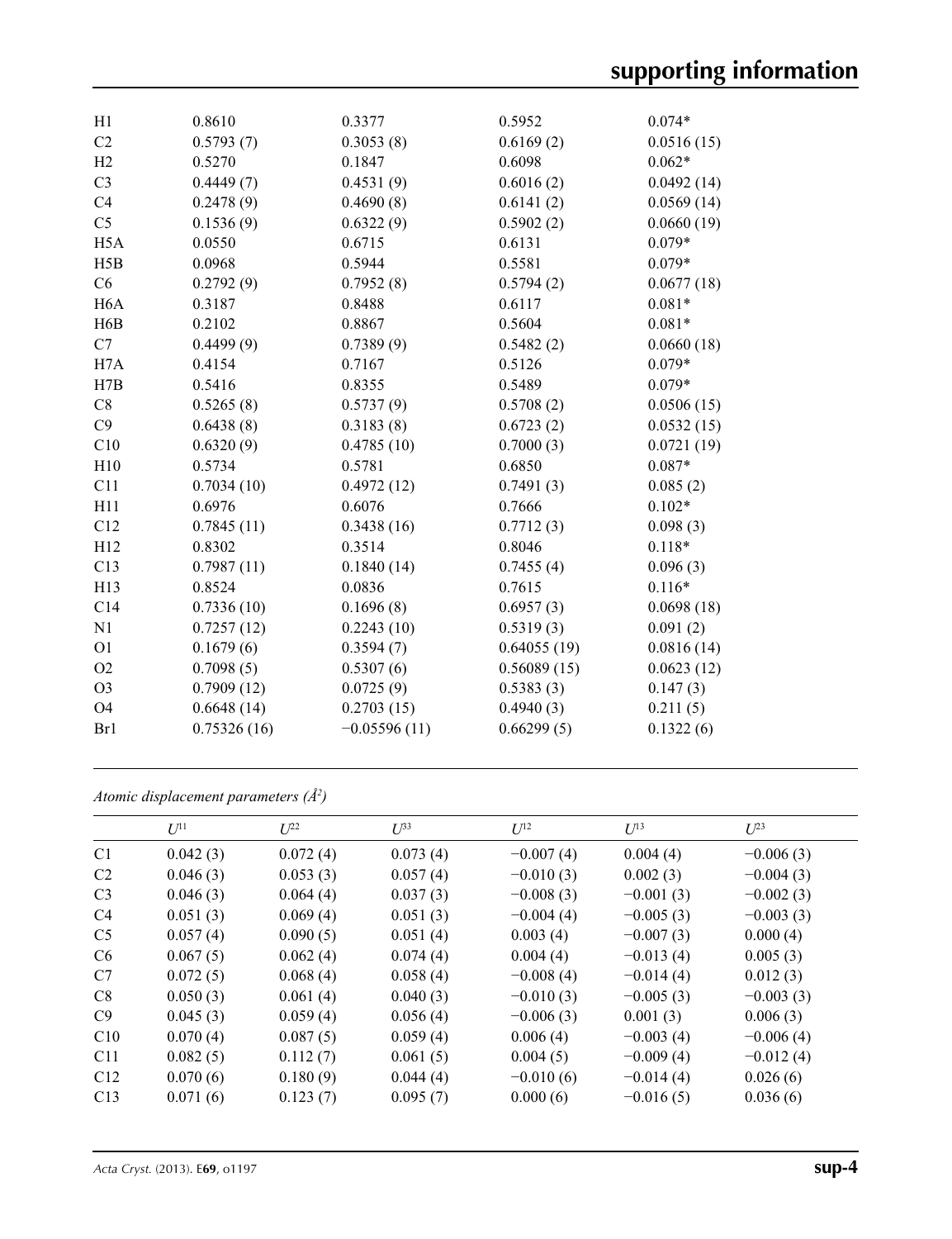# **supporting information**

| C <sub>14</sub> | 0.050(4)  | 0.074(4)  | 0.085(5)   | 0.009(4)    | $-0.005(4)$  | 0.014(4)    |
|-----------------|-----------|-----------|------------|-------------|--------------|-------------|
| $\mathbf{N}$    | 0.098(5)  | 0.091(5)  | 0.082(5)   | 0.002(5)    | 0.033(4)     | $-0.027(4)$ |
| <sup>O1</sup>   | 0.056(3)  | 0.104(4)  | 0.085(3)   | $-0.014(3)$ | 0.010(2)     | 0.022(3)    |
| O <sub>2</sub>  | 0.047(3)  | 0.071(3)  | 0.068(3)   | $-0.009(2)$ | 0.012(2)     | 0.001(2)    |
| O <sub>3</sub>  | 0.195(8)  | 0.093(4)  | 0.152(6)   | $-0.001(6)$ | 0.066(6)     | $-0.038(4)$ |
| O4              | 0.293(12) | 0.231(9)  | 0.108(6)   | 0.139(9)    | $-0.073(7)$  | $-0.096(6)$ |
| Br1             | 0.1192(8) | 0.0727(5) | 0.2046(12) | 0.0255(6)   | $-0.0517(9)$ | 0.0010(6)   |

*Geometric parameters (Å, º)*

| $C1 - 02$      | 1.423(7) | $C7-C8$           | 1.455(8)  |
|----------------|----------|-------------------|-----------|
| $C1 - N1$      | 1.520(8) | $C7 - H7A$        | 0.9700    |
| $C1-C2$        | 1.563(8) | $C7 - H7B$        | 0.9700    |
| $Cl-H1$        | 0.9800   | $C8 - O2$         | 1.384(7)  |
| $C2-C3$        | 1.507(8) | $C9 - C10$        | 1.381(9)  |
| $C2-C9$        | 1.517(8) | $C9 - C14$        | 1.407(8)  |
| $C2-H2$        | 0.9800   | $C10 - C11$       | 1.382(9)  |
| $C3-C8$        | 1.332(8) | $C10 - H10$       | 0.9300    |
| $C3-C4$        | 1.463(8) | $C11 - C12$       | 1.393(11) |
| $C4 - O1$      | 1.205(6) | $C11 - H11$       | 0.9300    |
| $C4 - C5$      | 1.510(8) | $C12 - C13$       | 1.352(11) |
| $C5-C6$        | 1.527(8) | $C12 - H12$       | 0.9300    |
| $C5 - H5A$     | 0.9700   | $C13-C14$         | 1.380(10) |
| $C5 - H5B$     | 0.9700   | $C13 - H13$       | 0.9300    |
| $C6-C7$        | 1.531(9) | $C14 - Br1$       | 1.866(7)  |
| $C6 - H6A$     | 0.9700   | $N1 - 04$         | 1.130(9)  |
| $C6 - H6B$     | 0.9700   | $N1 - 03$         | 1.221(9)  |
|                |          |                   |           |
| $O2 - Cl - N1$ | 107.4(5) | $C8-C7-H7A$       | 110.0     |
| $O2 - C1 - C2$ | 106.5(5) | $C6-C7-H7A$       | 110.0     |
| $N1-C1-C2$     | 109.5(5) | $C8-C7-H7B$       | 110.0     |
| $O2 - C1 - H1$ | 111.1    | $C6-C7-H7B$       | 110.0     |
| $N1 - C1 - H1$ | 111.1    | $H7A - C7 - H7B$  | 108.4     |
| $C2-C1-H1$     | 111.1    | $C3 - C8 - O2$    | 112.5(6)  |
| $C3-C2-C9$     | 113.7(5) | $C3 - C8 - C7$    | 129.0(6)  |
| $C3-C2-C1$     | 99.3(5)  | $O2-C8-C7$        | 118.5(5)  |
| $C9-C2-C1$     | 111.5(5) | $C10-C9-C14$      | 117.6(6)  |
| $C3-C2-H2$     | 110.7    | $C10-C9-C2$       | 121.9(6)  |
| $C9-C2-H2$     | 110.7    | $C14-C9-C2$       | 120.2(6)  |
| $C1-C2-H2$     | 110.7    | $C9 - C10 - C11$  | 122.8(7)  |
| $C8-C3-C4$     | 120.6(6) | $C9 - C10 - H10$  | 118.6     |
| $C8-C3-C2$     | 110.6(5) | $C11 - C10 - H10$ | 118.6     |
| $C4-C3-C2$     | 128.7(5) | $C10-C11-C12$     | 117.2(7)  |
| $O1 - C4 - C3$ | 122.5(6) | $C10 - C11 - H11$ | 121.4     |
| $O1 - C4 - C5$ | 123.2(6) | $C12 - C11 - H11$ | 121.4     |
| $C3-C4-C5$     | 114.3(6) | $C13 - C12 - C11$ | 121.9(7)  |
| $C4-C5-C6$     | 115.4(5) | $C13 - C12 - H12$ | 119.0     |
| $C4-C5-H5A$    | 108.4    | $C11 - C12 - H12$ | 119.0     |